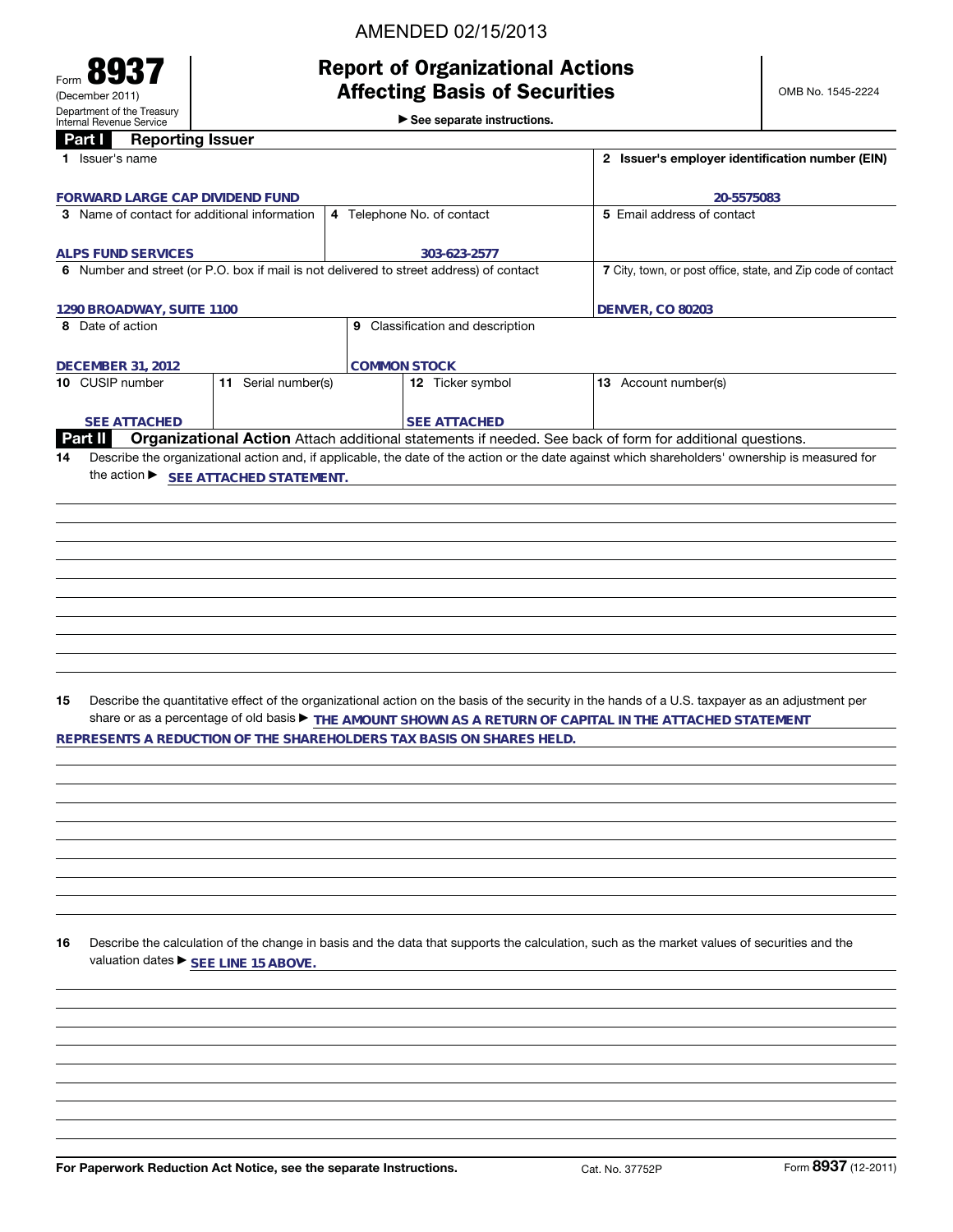## **Part II Organizational Action** (continued)

**17** List the applicable Internal Revenue Code section(s) and subsection(s) upon which the tax treatment is based a **PURSUANT TO IRC SECTION 301(C)(1), THE PORTION OF A DISTRIBUTION WHICH IS A DIVIDEND (AS DEFINED UNDER IRC SECTION 316) IS INCLUDABLE IN GROSS INCOME. PURSUANT TO IRC SECTION 301(C)(2), THE PORTION OF THE DISTRIBUTION WHICH IS NOT A DIVIDEND SHALL BE APPLIED AGAINST AND REDUCE THE ADJUSTED BASIS OF THE STOCK.**

**18** Can any resulting loss be recognized? ▶ NOT APPLICABLE TO THIS TRANSACTION AS NO LOSS WOULD BE RECOGNIZED **ON THE RETURN OF CAPITAL DISTRIBUTION. THE SHAREHOLDER'S COST BASIS SHOULD BE ADJUSTED TO REFLECT THE RETURN OF CAPITAL DISTRIBUTION WHICH MAY AFFECT THE GAIN OR LOSS REALIZED UPON THE DISPOSITION OF THE SHARES.**

19 Provide any other information necessary to implement the adjustment, such as the reportable tax year **PURSUANT TO IRC SECTION 6045**, **AS AMENDED BY THE EMERGENCY ECONOMIC STABILIZATION ACT OF 2008, BROKERS ARE REQUIRED TO REFLECT THESE ADJUSTMENTS IN THE COST BASIS REPORTING FOR COVERED SECURITIES. IF A BROKER IS NOT REQUIRED TO PROVIDE COST BASIS TO A PARTICULAR SHAREHOLDER, THE COST BASIS OF THE SHAREHOLDER'S SHARES SHOULD BE ADJUSTED AS OF THE DIVIDEND DATE TO REFLECT THE RETURN OF CAPITAL DESCRIBED ABOVE.**

|                                |                                                                                                    | Under penalties of perjury, I declare that I have examined this return, including accompanying schedules and statements, and to the best of my knowledge and<br>belief, it is true, correct, and complete. Declaration of preparer (other than officer) is based on all information of which preparer has any knowledge. |      |                        |             |
|--------------------------------|----------------------------------------------------------------------------------------------------|--------------------------------------------------------------------------------------------------------------------------------------------------------------------------------------------------------------------------------------------------------------------------------------------------------------------------|------|------------------------|-------------|
| Sign<br>Here                   | Signature > A SIGNED COPY OF THIS FORM IS MAINTAINED<br>Print your name F PANDANCE OF THE TAXPAYER | ate $\blacktriangleright$<br><b>TREASURER</b><br><del>⊣l</del> tle ▶                                                                                                                                                                                                                                                     |      |                        |             |
| <b>Paid</b><br><b>Preparer</b> | Print/Type preparer's name                                                                         | Preparer's signature                                                                                                                                                                                                                                                                                                     | Date | Check<br>self-emploved | <b>PTIN</b> |
| <b>Use Only</b>                | Firm's name                                                                                        | Firm's $EIN$ $\blacktriangleright$                                                                                                                                                                                                                                                                                       |      |                        |             |
|                                | Firm's address ▶                                                                                   |                                                                                                                                                                                                                                                                                                                          |      |                        |             |
|                                |                                                                                                    | Send Form 8937 (including accompanying statements) to: Department of the Treasury, Internal Revenue Service, Ogden, UT 84201-0054                                                                                                                                                                                        |      |                        |             |